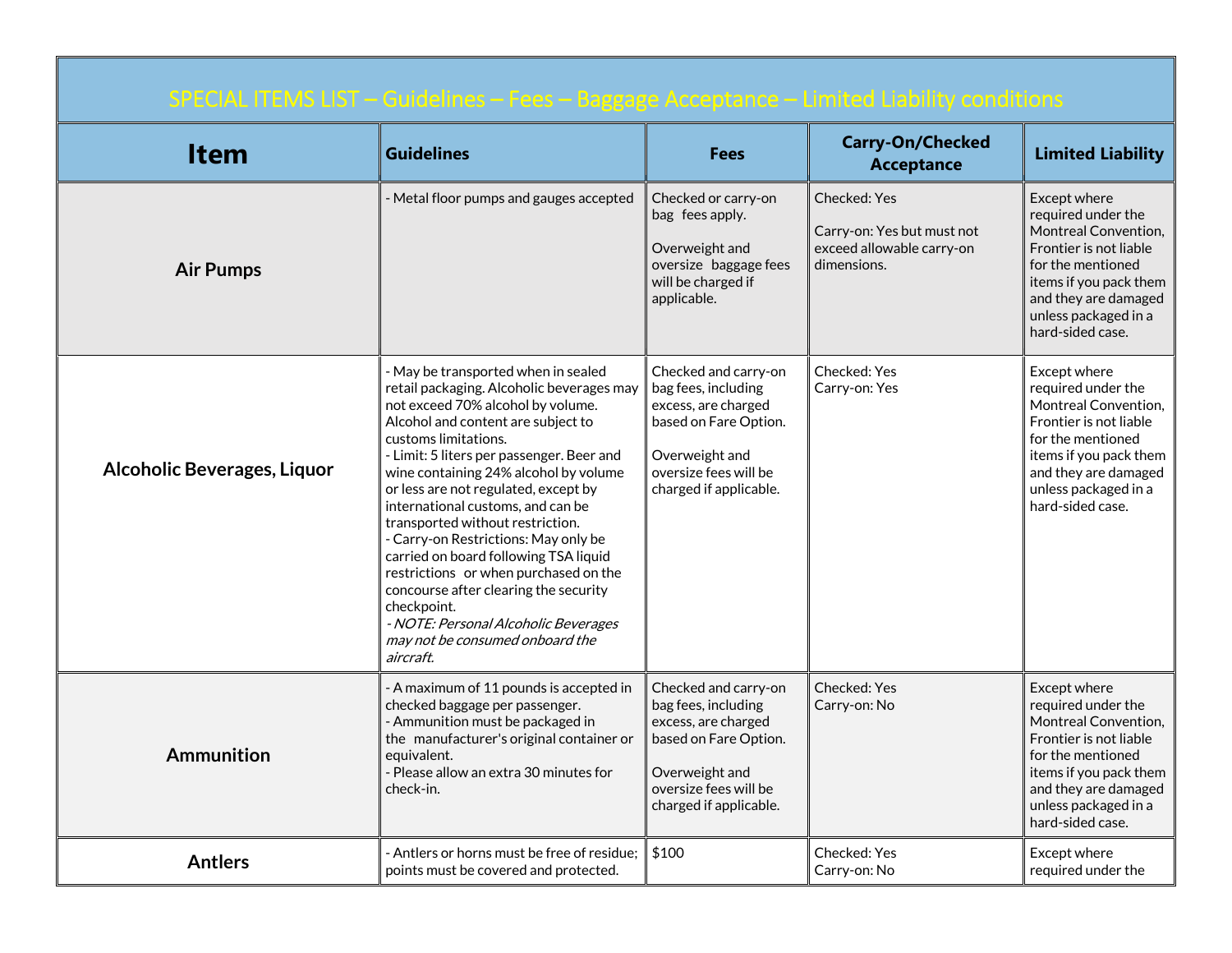|                                      | - Items which exceed 99.9 pounds or 109<br>linear inches will not be accepted.<br>- Please allow an extra 30 minutes for<br>check-in                                                                          |                                                                                                              |                                                                                        | Montreal Convention,<br>Frontier is not liable<br>for the mentioned<br>items if you pack them<br>and they are damaged<br>unless packaged in a<br>hard-sided case.                                       |
|--------------------------------------|---------------------------------------------------------------------------------------------------------------------------------------------------------------------------------------------------------------|--------------------------------------------------------------------------------------------------------------|----------------------------------------------------------------------------------------|---------------------------------------------------------------------------------------------------------------------------------------------------------------------------------------------------------|
| Archery<br>(Bows and Arrows)         | - One bag which may include bows,<br>arrows, and a maintenance kit.<br>- Items must be enclosed in a container of<br>sufficient strength to protect the bow,<br>quiver, and arrows from<br>accidental damage. | Checked bag fees apply.<br>Overweight and<br>oversize fees will be<br>charged if applicable.                 | Checked: Yes<br>Carry-on: No                                                           | Except where<br>required under the<br>Montreal Convention,<br>Frontier is not liable<br>for the mentioned<br>items if you pack them<br>and they are damaged<br>unless packaged in a<br>hard-sided case. |
| <b>Artwork</b>                       | - Pictures, drawings, statues, models,<br>souvenirs, curios, trophies, and similar<br>articles.                                                                                                               | Checked and carry-on<br>bag fees apply.<br>Overweight and<br>oversize fees will be<br>charged if applicable. | Checked: Yes<br>Carry-on: Yes but must not<br>exceed allowable carry-on<br>dimensions. | Except where<br>required under the<br>Montreal Convention,<br>Frontier is not liable<br>for the mentioned<br>items if you pack them<br>and they are damaged<br>unless packaged in a<br>hard-sided case. |
| <b>Baby Items (Essential)</b>        | Diaper bag, stroller.<br>-Refer to Child Restraint systems for<br>information on Car Seat and Restraint<br>devices.<br>- Refer to Strollers for more information<br>on child mobility.                        | Exempt item when<br>traveling with the infant,<br>no charges apply.                                          | Checked: Yes<br>Carry-on: Yes                                                          | Except where<br>required under the<br>Montreal Convention,<br>Frontier is not liable<br>for the mentioned<br>items if you pack them<br>and they are damaged<br>unless packaged in a<br>hard-sided case. |
| <b>Baby Items</b><br>(Non-Essential) | Playpen                                                                                                                                                                                                       | Checked and carry-on<br>bag fees apply.<br>Overweight and<br>oversize fees will be<br>charged if applicable. | Checked: Yes<br>Carry-on: Yes but must not<br>exceed allowable carry-on<br>dimensions. | Except where<br>required under the<br>Montreal Convention,<br>Frontier is not liable<br>for the mentioned<br>items if you pack them<br>and they are damaged<br>unless packaged in a<br>hard-sided case. |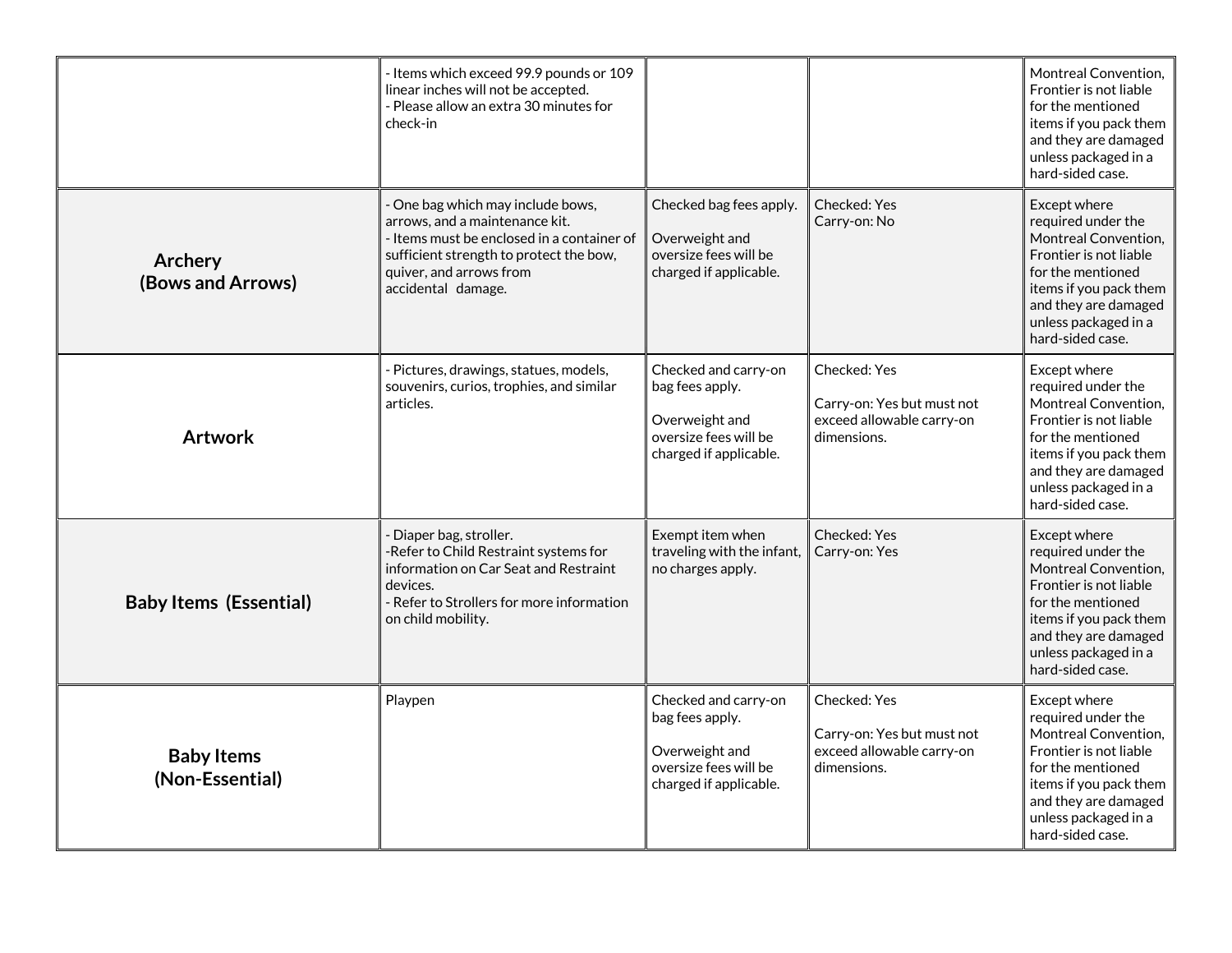| <b>Batteries</b>                               | Frontier accepts spillable (wet cell) and<br>non-spillable (dry cell) batteries.<br>- Refer to Traveling with Wheelchairs for<br>more information.                                                                                                                                                                                                                                                                                                                                        | Checked bag fees,<br>including excess, are<br>charged based on Fare<br>Option.<br>Overweight and<br>oversize fees will be<br>charged if applicable.<br>Items transported to<br>power a medical<br>assistive device,<br>including are exempt<br>from all fees. | Checked: Yes<br>Carry-on: No                                                           |                                                                                                                                                                                                         |
|------------------------------------------------|-------------------------------------------------------------------------------------------------------------------------------------------------------------------------------------------------------------------------------------------------------------------------------------------------------------------------------------------------------------------------------------------------------------------------------------------------------------------------------------------|---------------------------------------------------------------------------------------------------------------------------------------------------------------------------------------------------------------------------------------------------------------|----------------------------------------------------------------------------------------|---------------------------------------------------------------------------------------------------------------------------------------------------------------------------------------------------------|
| <b>Bicycles</b>                                | - Non-motorized touring or racing<br>bicycles with single seats.<br>- Bicycles must have the handlebars fixed<br>sideways and the pedals removed and<br>encased in a protective, durable case or<br>hox.<br>- Pedals do not need to be removed if<br>wrapped in plastic foam or similar<br>material.<br>- Items which exceed 99.9 pounds or 109<br>linear<br>inches will not be accepted.<br>- Please allow an extra 30 minutes for<br>check-in.<br>- Not allowed on flight to/from Cuba. | A checked bike fee of<br>\$75 per direction<br>applies, regardless of the<br>Fare Option purchased.<br>No other fees apply.                                                                                                                                   | Checked: Yes<br>Carry-on: No                                                           | Except where<br>required under the<br>Montreal Convention,<br>Frontier is not liable<br>for the mentioned<br>items if you pack them<br>and they are damaged<br>unless packaged in a<br>hard-sided case. |
| <b>Bike, Ball Pumps</b>                        | Metal floor pumps and gauges accepted                                                                                                                                                                                                                                                                                                                                                                                                                                                     | Checked bag fees apply.<br>Overweight and oversize<br>fees will be charged if<br>applicable.                                                                                                                                                                  | Checked: Yes<br>Carry-on: Yes but must not<br>exceed allowable carry-on<br>dimensions. |                                                                                                                                                                                                         |
| <b>Blood, Biological</b><br>Substances, Organs | Not accepted.                                                                                                                                                                                                                                                                                                                                                                                                                                                                             |                                                                                                                                                                                                                                                               | Checked: No<br>Carry-on: No                                                            | Not applicable                                                                                                                                                                                          |
| <b>Boogie Boards,</b><br><b>Wake Boards</b>    | - The skeg fin must be encased in<br>protective material.<br>- Please allow an extra 30 minutes for<br>check-in                                                                                                                                                                                                                                                                                                                                                                           | Checked bag fees apply.<br>Overweight and<br>oversize fees will be<br>charged if applicable.                                                                                                                                                                  | Checked: Yes<br>Carry-on: No                                                           | Except where<br>required under the<br>Montreal Convention,<br>Frontier is not liable<br>for the mentioned<br>items if you pack them<br>and they are damaged<br>unless packaged in a<br>hard-sided case. |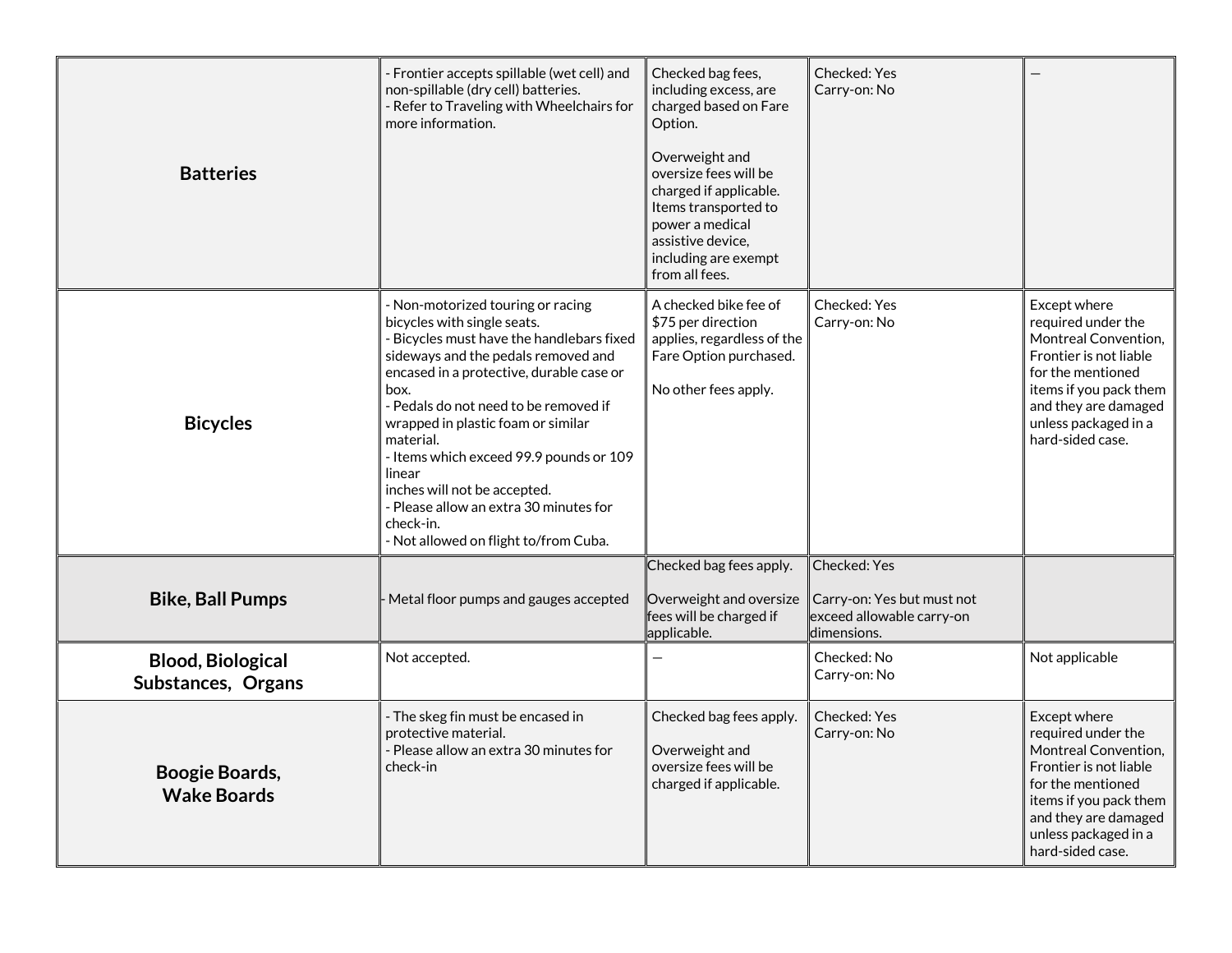| <b>Bowling Equipment</b>          | Bowling balls & shoes.                                                                                                                                                                                                                                                                                             | Checked bag fees apply.<br>Overweight and<br>oversize fees will be<br>charged if applicable.                 | Checked: Yes<br>Carry-on: No                                                                                                                                 | Except where<br>required under the<br>Montreal Convention,<br>Frontier is not liable<br>for the mentioned<br>items if you pack them<br>and they are damaged<br>unless packaged in a<br>hard-sided case. |
|-----------------------------------|--------------------------------------------------------------------------------------------------------------------------------------------------------------------------------------------------------------------------------------------------------------------------------------------------------------------|--------------------------------------------------------------------------------------------------------------|--------------------------------------------------------------------------------------------------------------------------------------------------------------|---------------------------------------------------------------------------------------------------------------------------------------------------------------------------------------------------------|
| <b>Camping Equipment</b>          | - Tents, backpacks, sleeping bags, or<br>knapsacks.<br>- NOTE: Propane tanks and Sternos are<br>not accepted.                                                                                                                                                                                                      | Checked and carry-on<br>bag fees apply.<br>Overweight and<br>oversize fees will be<br>charged if applicable. | Checked: Yes<br>Carry-on: Yes but must not<br>exceed allowable carry-on<br>dimensions<br>Refer to www.tsa.gov for<br>permitted and prohibited items<br>list. | Except where<br>required under the<br>Montreal Convention,<br>Frontier is not liable<br>for the mentioned<br>items if you pack them<br>and they are damaged<br>unless packaged in a<br>hard-sided case. |
| <b>Ceramics, Chinaware, Glass</b> | Pots, statues, bowls, dishes, glasses or<br>other containers made of clay hardened<br>by heat; earthenware, crockery,<br>ornaments made of porcelain or baked<br>clay and items made of or containing glass<br>and similar articles.                                                                               | Checked and carry-on<br>bag fees apply.<br>Overweight and<br>oversize fees will be<br>charged if applicable. | Checked: Yes<br>Carry-on: Yes but must not<br>exceed allowable carry-on<br>dimensions.                                                                       | Except where<br>required under the<br>Montreal Convention,<br>Frontier is not liable<br>for the mentioned<br>items if you pack them<br>and they are damaged<br>unless packaged in a<br>hard-sided case. |
| <b>Child Restraint Systems</b>    | Car seats and Frontier-approved child<br>harnesses (AM Safe Aviation C.A.R.E.S.)<br>with air-travel-approved Department of<br>Transportation (DOT) labels.<br>- NOTE: If no label, the item may be<br>checked only. Booster seats may not<br>be used during take-off and landing but<br>may be used during flight. | Exempt item, no fees<br>apply.                                                                               | Checked: Yes<br>Carry-on: Yes                                                                                                                                | Except where<br>required under the<br>Montreal Convention,<br>Frontier is not liable<br>for the mentioned<br>items if you pack them<br>and they are damaged<br>unless packaged in a<br>hard-sided case. |
| <b>Compressed Air Cylinders</b>   | - Cylinders for gas or liquid accepted<br>when regulator valves are completely<br>removed to allow for visual inspection<br>inside the container.<br>- Cylinders of oxygen/CO2/NO2 are not<br>allowed.<br>- Please allow an extra 30 minutes for<br>check-in.                                                      | Checked and carry-on<br>bag fees apply.<br>Overweight and<br>oversize fees will be<br>charged if applicable. | Checked: Yes<br>Carry-on: Yes                                                                                                                                | Except where<br>required under the<br>Montreal Convention,<br>Frontier is not liable<br>for the mentioned<br>items if you pack them<br>and they are damaged<br>unless packaged in a<br>hard-sided case. |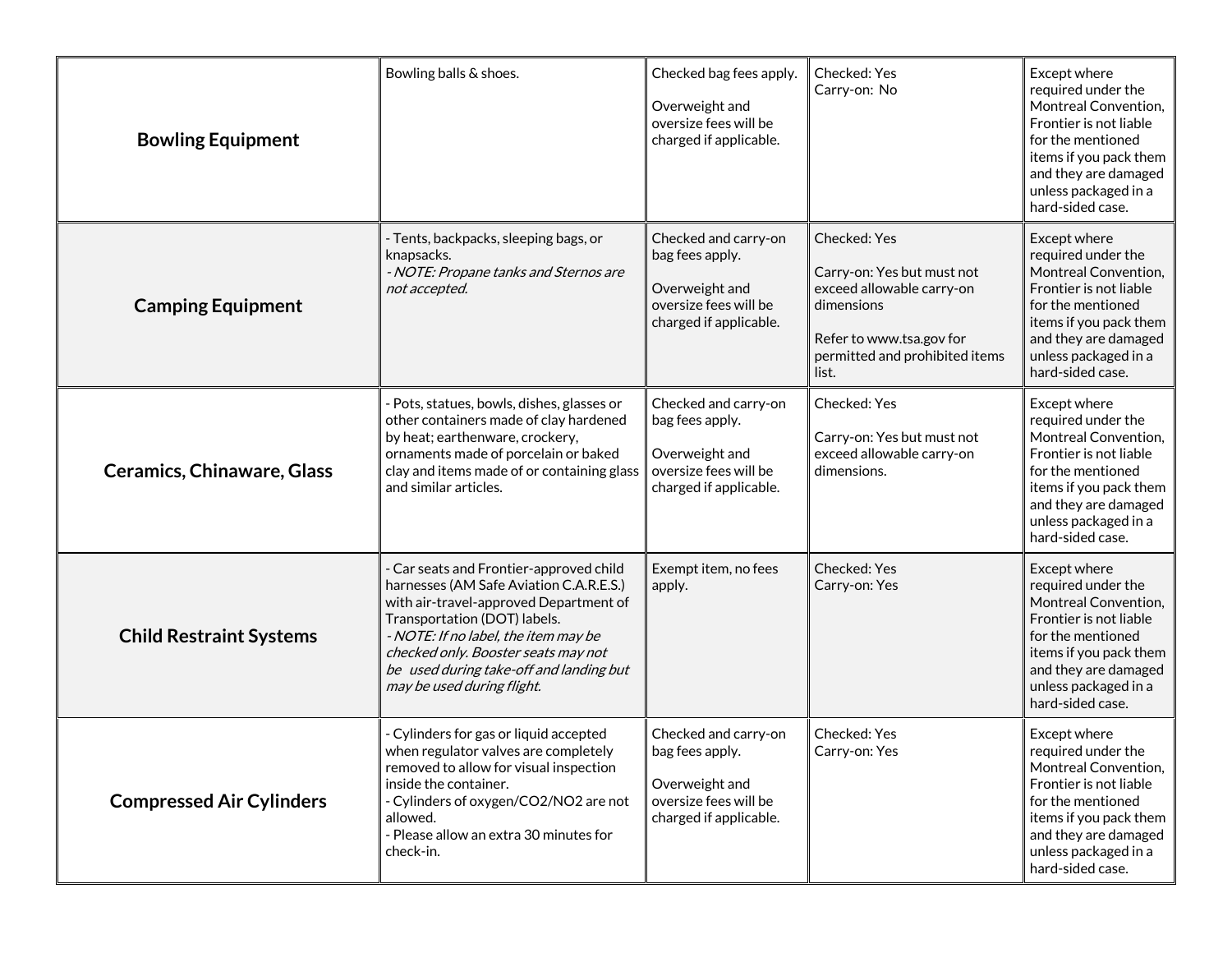| <b>Coolers</b>                                        | - Coolers containing food items and dry<br>ice.<br>- Dry ice may be used as a refrigerant<br>only.<br>- The cooler or package must permit the<br>release of carbon dioxide gas.<br>- Styrofoam containers and ice made from<br>water are not accepted.<br>- Refer to Dry Ice for more information.<br>- NOTE: Frontier is not liable for items<br>transported in the cooler. Refer to Food<br>Items.                                                                   | Checked and carry-on<br>bag fees, including<br>excess, are charged<br>based on Fare Option.<br>Overweight and<br>oversize fees will be<br>charged if applicable. | Checked: Yes<br>Carry-on: Yes but must not<br>exceed allowable carry-on<br>dimensions.                              | Except where<br>required under the<br>Montreal Convention,<br>Frontier is not liable<br>for the mentioned<br>items if you pack them<br>and they are damaged<br>unless packaged in a<br>hard-sided case.<br>The cooler will be<br>covered, but the<br>contents will not. |
|-------------------------------------------------------|------------------------------------------------------------------------------------------------------------------------------------------------------------------------------------------------------------------------------------------------------------------------------------------------------------------------------------------------------------------------------------------------------------------------------------------------------------------------|------------------------------------------------------------------------------------------------------------------------------------------------------------------|---------------------------------------------------------------------------------------------------------------------|-------------------------------------------------------------------------------------------------------------------------------------------------------------------------------------------------------------------------------------------------------------------------|
| <b>Crematory Remains</b>                              | - Crematory remains (human or animal)<br>may be transported under certain<br>conditions.<br>- The container must be made of a<br>material such as wood or plastic that can<br>be successfully screened by the TSA.<br>- TSA will not open the container under<br>any circumstances.<br>- If the container cannot be screened, it<br>will not be allowed.<br>- If the urn is checked, it must<br>be sufficiently packaged in a well-<br>insulated and sturdy container. | Checked and carry-on<br>bag fees apply.<br>Overweight and<br>oversize fees will be<br>charged if applicable.                                                     | Checked: Yes<br>Carry-on: Yes but must not<br>exceed allowable carry-on<br>dimensions.                              |                                                                                                                                                                                                                                                                         |
| <b>Disabling devices</b>                              | Pepper spray, bear spray, mace, or any<br>item containing an irritant or<br>incapacitating substance are accepted in<br>limited quantities.<br>- One item 4 ounces or less with a locking<br>cap that prevents accidental discharge.                                                                                                                                                                                                                                   | No additional fees apply<br>if packed within checked<br>baggage.<br>Overweight and<br>oversize baggage fees<br>will be charged if<br>applicable.                 | Checked: Yes; one item 4 ounce<br>or less with a locking cap that<br>prevents accidental discharge.<br>Carry-on: No |                                                                                                                                                                                                                                                                         |
| Dry Ice<br>(Carbon Dioxide, solid)                    | - Accepted in limited quantities:<br>- Checked: Maximum 5.5 pounds per<br>passenger<br>- Carry-on: Maximum 5.5 pounds per<br>passenger<br>- Please allow an extra 30 minutes for<br>check-in                                                                                                                                                                                                                                                                           | Checked and carry-on<br>bag fees, including<br>excess, are charged<br>based on Fare Option.<br>Overweight and<br>oversize fees will be<br>charged if applicable. | Checked: Yes<br>Carry-on: Yes, maximum of 5.5<br>pounds per passenger.                                              |                                                                                                                                                                                                                                                                         |
| Electronics, Photographic,<br><b>Mechanical Items</b> | - All video and audio devices including but<br>not limited to televisions, radios, stereo<br>equipment, video camcorders, DVD                                                                                                                                                                                                                                                                                                                                          | Checked and carry-on<br>bag fees apply.                                                                                                                          | Checked: Yes<br>Carry-on: Yes but must not                                                                          | Except where<br>required under the<br>Montreal Convention,                                                                                                                                                                                                              |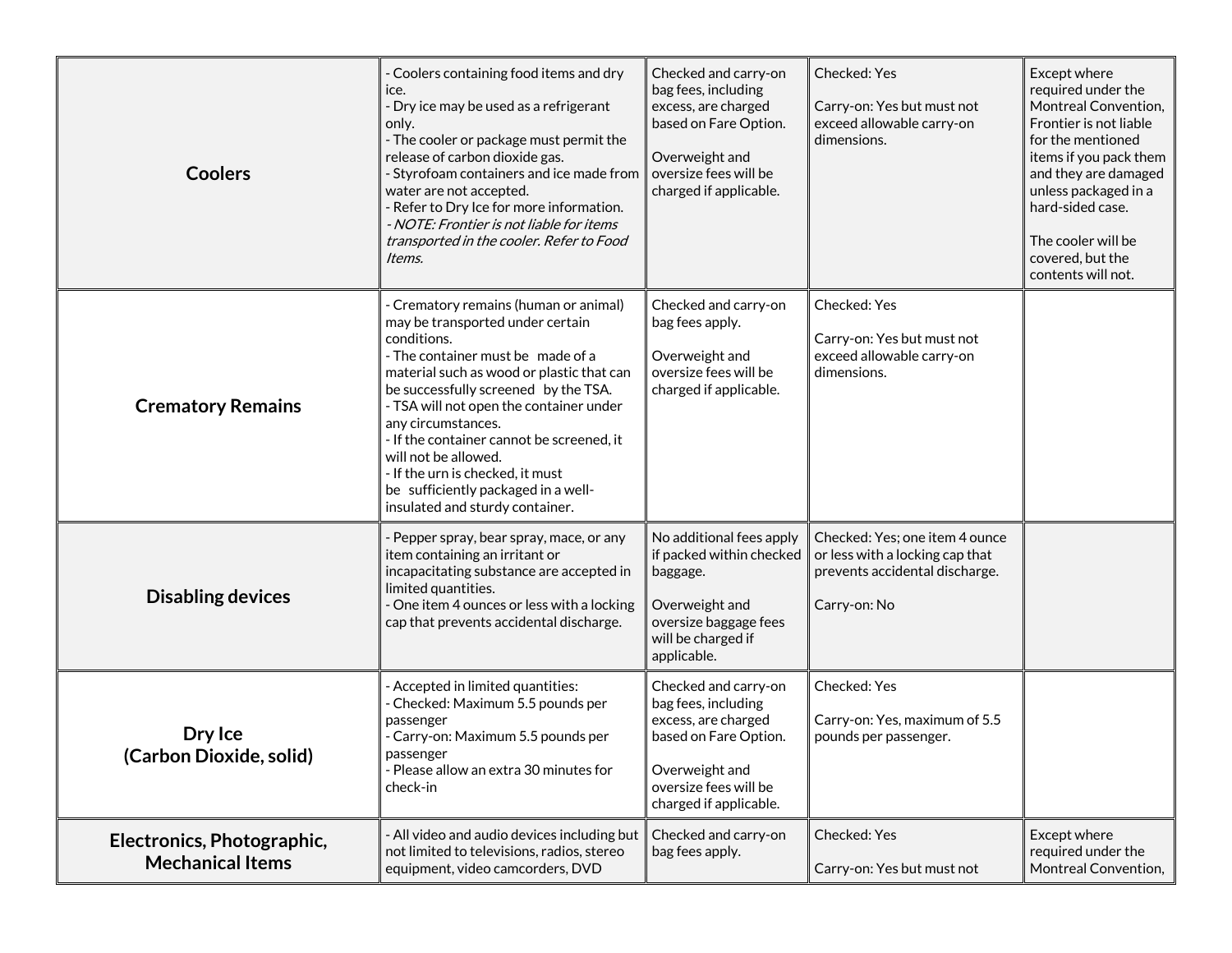|                                         | players/recorders and accessories;<br>computer equipment (laptop, CPU,<br>monitor, etc.) typewriters, hair dryers,<br>sewing machines, and specialized<br>equipment.                                                                           | Overweight and<br>oversize fees will be<br>charged if applicable.                                            | exceed allowable carry-on<br>dimensions.                                                                                                            | Frontier is not liable<br>for the mentioned<br>items if you pack them<br>and they are damaged<br>unless packaged in a<br>hard-sided case.                                                               |
|-----------------------------------------|------------------------------------------------------------------------------------------------------------------------------------------------------------------------------------------------------------------------------------------------|--------------------------------------------------------------------------------------------------------------|-----------------------------------------------------------------------------------------------------------------------------------------------------|---------------------------------------------------------------------------------------------------------------------------------------------------------------------------------------------------------|
| <b>Electronic Cigarettes; Vape pens</b> | - Carriage of battery-powered Electronic<br>smoking devices in passenger baggage<br>(e.g., e-cigarettes, e-cigs, e-cigars, e-pipes,<br>e-hookahs, personal vaporizers,<br>electronic nicotine delivery systems) is<br>only allowed as carryon. | No additional fees apply<br>if packed within carry-<br>on baggage; However,<br>carry-on bag fees apply.      | Checked: No<br>Carry-on: Yes                                                                                                                        | Not applicable                                                                                                                                                                                          |
| <b>Fencing Equipment</b>                | One bag which may include swords,<br>mask, outfit and shoes, cables,<br>screwdriver (or toolkit),<br>electricity tester, gloves, and breast<br>plate, or cup protector.                                                                        | Checked bag fees apply.<br>Overweight and<br>oversize fees will be<br>charged if applicable.                 | Checked: Yes<br>Carry-on: No                                                                                                                        | Except where<br>required under the<br>Montreal Convention,<br>Frontier is not liable<br>for the mentioned<br>items if you pack them<br>and they are damaged<br>unless packaged in a<br>hard-sided case. |
| <b>Firearms</b>                         | - Handguns, shot guns, BB guns,<br>compressed air guns, paintball guns, etc.<br>- Refer to Equipment and Firearms for<br>more information.<br>- Please allow an extra 30 minutes for<br>check-in.                                              | Checked bag fees apply.<br>Overweight and<br>oversize fees will be<br>charged if applicable.                 | Checked: Yes<br>Carry-on: No                                                                                                                        | Except where<br>required under the<br>Montreal Convention,<br>Frontier is not liable<br>for the mentioned<br>items if you pack them<br>and they are damaged<br>unless packaged in a<br>hard-sided case. |
| <b>Fireworks</b>                        | Not accepted.                                                                                                                                                                                                                                  |                                                                                                              | Checked: No<br>Carry-on: No                                                                                                                         | Not applicable                                                                                                                                                                                          |
| <b>Fishing Equipment</b>                | - One bag which may include rods, reels,<br>landing nets, fishing boots and tackle box.<br>- NOTE: Contents in tackle boxes are not<br>accepted as carry-on.                                                                                   | Checked and carry-on<br>bag fees apply.<br>Overweight and<br>oversize fees will be<br>charged if applicable. | Checked: Yes<br>Carry-on: Yes,<br>A fishing pole only may exceed<br>the carry-on baggage dimensions<br>as long as it fits into the<br>overhead bin. | Except where<br>required under the<br>Montreal Convention,<br>Frontier is not liable<br>for the mentioned<br>items if you pack them<br>and they are damaged<br>unless packaged in a<br>hard-sided case. |
| <b>Food Items</b>                       | - Raw or cooked meat, seafood, game,<br>dried goods and beverages.                                                                                                                                                                             | Checked and carry-on<br>bag fees apply.                                                                      | Checked: Yes                                                                                                                                        |                                                                                                                                                                                                         |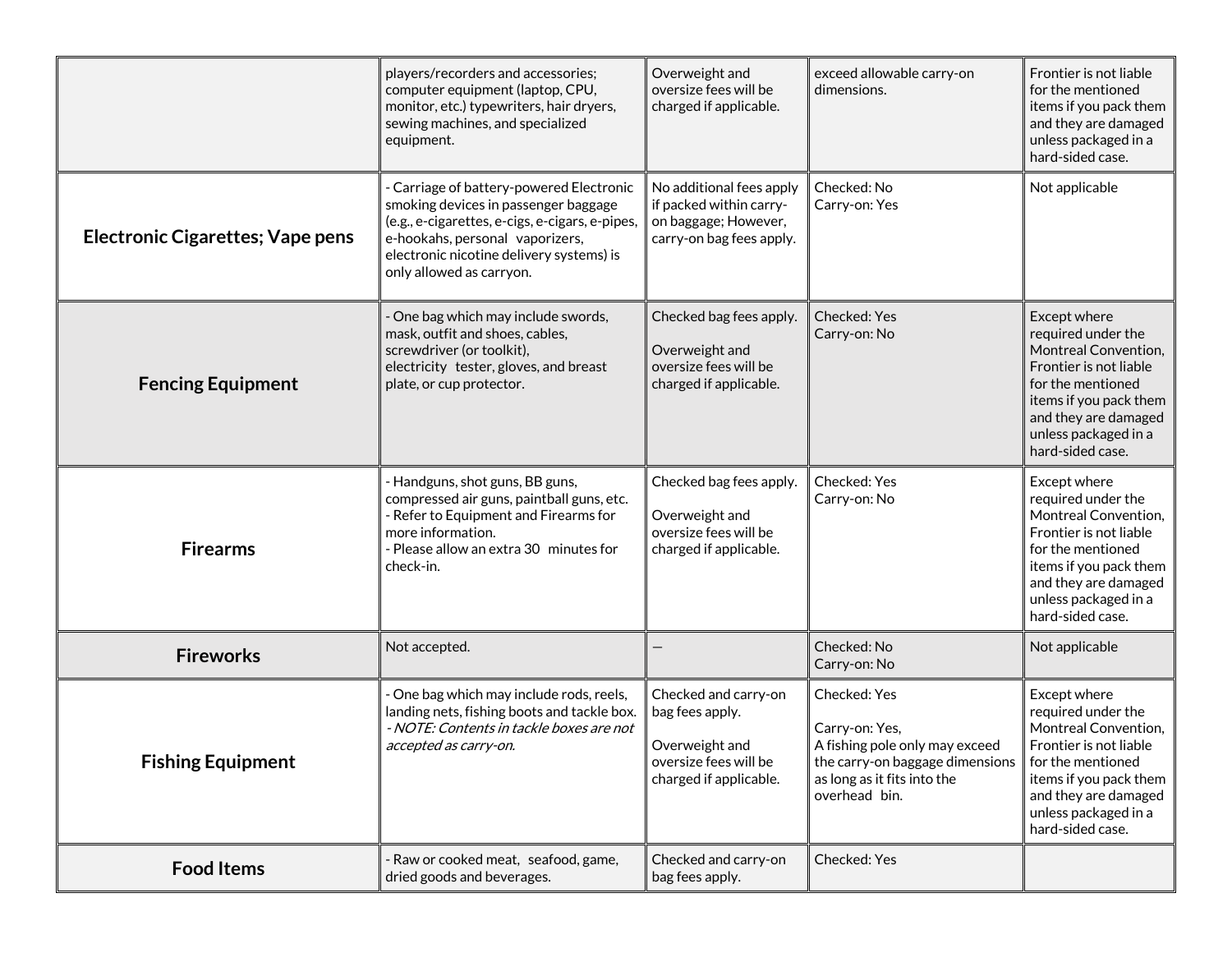|                               | - See also Coolers in this chart. May only<br>be carried on board following TSA liquid<br>restrictions or when purchased on the<br>concourse after clearing the security<br>check point.<br>- NOTE: Frontier is not liable for damage<br>or spoilage of food items.                                       | Overweight and<br>oversize fees will be<br>charged if applicable.                                                            | Carry-on: Yes but must not<br>exceed allowable carry-on<br>dimensions. |                                                                                                                                                                                                         |
|-------------------------------|-----------------------------------------------------------------------------------------------------------------------------------------------------------------------------------------------------------------------------------------------------------------------------------------------------------|------------------------------------------------------------------------------------------------------------------------------|------------------------------------------------------------------------|---------------------------------------------------------------------------------------------------------------------------------------------------------------------------------------------------------|
| <b>Gas Powered Equipment</b>  | Chainsaws, power-washers, leaf-blowers,<br>and generators. Must be new (never<br>used).                                                                                                                                                                                                                   | Checked bag fees apply.<br>Overweight and<br>oversize fees will be<br>charged if applicable.                                 | Checked: Yes<br>Carry-on: No                                           | Except where<br>required under the<br>Montreal Convention,<br>Frontier is not liable<br>for the mentioned<br>items if you pack them<br>and they are damaged<br>unless packaged in a<br>hard-sided case. |
| <b>Golf Equipment</b>         | - One bag which may include golf clubs<br>and shoes.<br>- Please allow an extra 30 minutes for<br>check-in.                                                                                                                                                                                               | Checked bag fees apply.<br>Overweight charges<br>apply if item is 50<br>pounds or more.<br>Oversize charges do not<br>apply. | <b>Checked: Yes</b><br>Carry-on: No                                    | Except where<br>required under the<br>Montreal Convention,<br>Frontier is not liable<br>for the mentioned<br>items if you pack them<br>and they are damaged<br>unless packaged in a<br>hard-sided case. |
| <b>Hang Gliding Equipment</b> | - One hang glider per ticketed passenger.<br>- Items which exceed 99.9 pounds will not<br>be accepted.<br>- Items which exceed 15 feet will not be<br>accepted.<br>- Please allow an extra 30 minutes for<br>check-in.                                                                                    | Checked bag fees apply.<br>Overweight and<br>oversize fees will be<br>charged if applicable.                                 | Checked: Yes<br>Carry-on: No                                           | Except where<br>required under the<br>Montreal Convention,<br>Frontier is not liable<br>for the mentioned<br>items if you pack them<br>and they are damaged<br>unless packaged in a<br>hard-sided case. |
| <b>Hockey Equipment</b>       | - One item which may include a hockey<br>stick, pads, uniform and equipment.<br>Hockey sticks may be checked<br>separately from the equipment bag, but<br>still count as one item<br>- One equipment bag and one hockey<br>stick (or two hockey sticks if bound<br>together) packed separately = one item | Checked bag fees apply.<br>Overweight and<br>oversize fees will be<br>charged for the<br>equipment bag if<br>applicable.     | <b>Checked: Yes</b><br>Carry-on: No                                    | Except where<br>required under the<br>Montreal Convention,<br>Frontier is not liable<br>for the mentioned<br>items if you pack them<br>and they are damaged<br>unless packaged in a<br>hard-sided case. |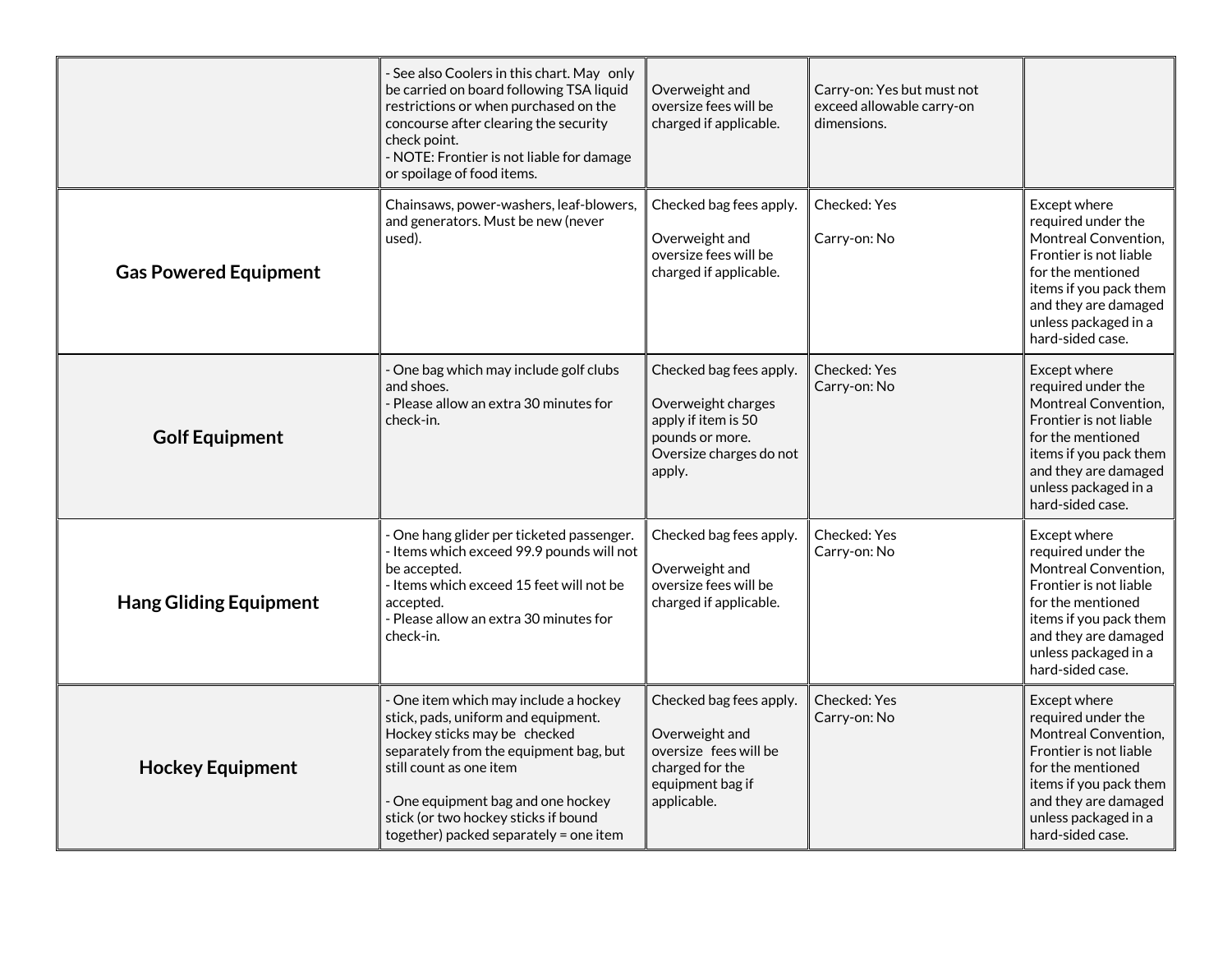| <b>Household Articles</b>   | Lamps, lamp shades, furniture, and items<br>of similar nature.                                                                                                                                                                                           | Checked and carry-on<br>bag fees apply.<br>Overweight and<br>oversize fees will be<br>charged if applicable.                                          | Checked: Yes<br>Carry-on: Yes but must not<br>exceed allowable carry-on<br>dimensions.                                             | Except where<br>required under the<br>Montreal Convention,<br>Frontier is not liable<br>for the mentioned<br>items if you pack them<br>and they are damaged<br>unless packaged in a<br>hard-sided case. |
|-----------------------------|----------------------------------------------------------------------------------------------------------------------------------------------------------------------------------------------------------------------------------------------------------|-------------------------------------------------------------------------------------------------------------------------------------------------------|------------------------------------------------------------------------------------------------------------------------------------|---------------------------------------------------------------------------------------------------------------------------------------------------------------------------------------------------------|
| <b>Human Remains</b>        | Not accepted.<br>For crematory remains or ashes, see<br><b>Crematory Remains above</b>                                                                                                                                                                   |                                                                                                                                                       | Checked: No<br>Carry-On: No                                                                                                        | Not Applicable                                                                                                                                                                                          |
| Kayak & Canoe               | One kayak or canoe, with paddles.<br>- Items which exceed 99.9 pounds will not<br>be accepted.<br>- Items which exceed 15 feet will not be<br>accepted.<br>- Please allow an extra 30 minutes for<br>check-in.                                           | Checked bag fees apply.<br>Overweight and<br>oversize fees will be<br>charged if applicable.                                                          | Checked: Yes<br>Carry-on: No                                                                                                       | Except where<br>required under the<br>Montreal Convention,<br>Frontier is not liable<br>for the mentioned<br>items if you pack them<br>and they are damaged<br>unless packaged in a<br>hard-sided case. |
| <b>Knee Defenders</b>       | Knee Defenders inhibit seats from<br>reclining and are prohibited for use<br>onboard                                                                                                                                                                     | Checked bag fees apply.<br>Overweight and<br>oversize fees will be<br>charged if applicable.                                                          | Checked: Yes<br>Carry-on: No                                                                                                       | Except where<br>required under the<br>Montreal Convention,<br>Frontier is not liable<br>for the mentioned<br>items if you pack them<br>and they are damaged<br>unless packaged in a<br>hard-sided case. |
| <b>Lighters and Matches</b> | - Lighters and matches are accepted in<br>limited quantities per TSA guidelines.<br>- Lighters with flammable liquid reservoir<br>containing absorbed liquid fuel (i.e.<br>Zippos) are not accepted.<br>- "Strike Anywhere" matches are not<br>accepted. | No additional fee<br>if packed within<br>checked baggage or<br>carry-on baggage.<br>Overweight and<br>oversize fees will be<br>charged if applicable. | Checked: Yes<br>Carry-on: Yes<br>Refer to www.tsa.gov for<br>permitted and prohibited items<br>list.                               |                                                                                                                                                                                                         |
| <b>Lithium Batteries</b>    | Lithium-ion batteries,<br>weighing 8 grams or less<br>per battery.<br>Lithium metal batteries,                                                                                                                                                           | No additional fees apply<br>if packed within check or<br>carry-on baggage.                                                                            | Checked: Yes,<br>however, no<br>loose batteries<br>may be accepted.<br>Batteries must be installed in a<br>device when packed in a |                                                                                                                                                                                                         |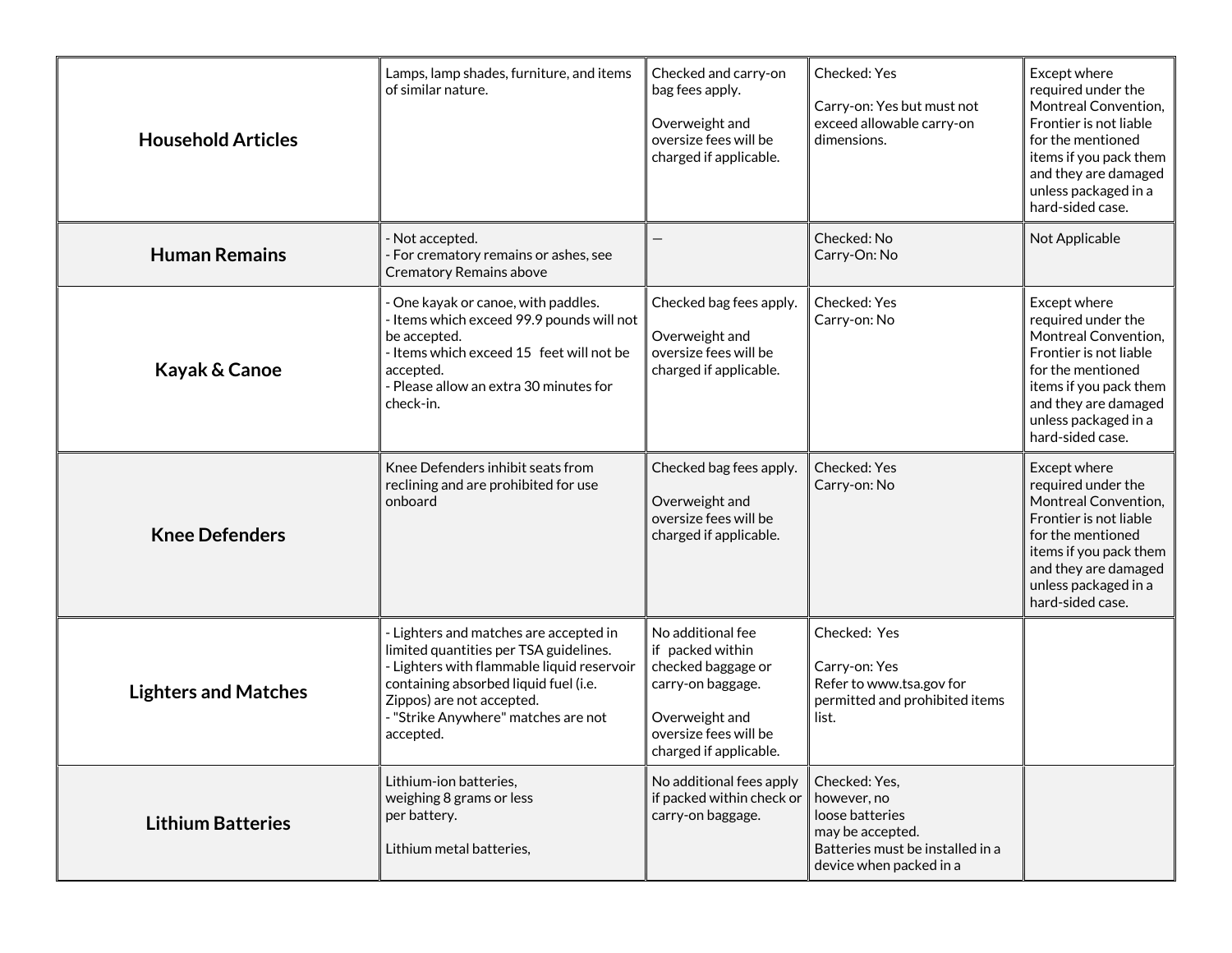|                        | weighing 2 grams or less per battery, may<br>be accepted.                                                                                                                                                                                                                                                                                |                                                                                                                                                                                                                                                                                      | checked bag.<br>Carry-On: Yes;<br>however, a limit of two<br>loose lithium batteries may be<br>transported<br>when stored in zip top plastic<br>bags, original<br>retail packing, or when the<br>terminals are<br>protected<br>with nonconductive tape or<br>when installed within<br>electronic devices |                                                                                                                                                                                                         |
|------------------------|------------------------------------------------------------------------------------------------------------------------------------------------------------------------------------------------------------------------------------------------------------------------------------------------------------------------------------------|--------------------------------------------------------------------------------------------------------------------------------------------------------------------------------------------------------------------------------------------------------------------------------------|----------------------------------------------------------------------------------------------------------------------------------------------------------------------------------------------------------------------------------------------------------------------------------------------------------|---------------------------------------------------------------------------------------------------------------------------------------------------------------------------------------------------------|
| <b>Live Animals</b>    | - Certain animals are acceptable to carry<br>onboard the aircraft within the U.S. and<br>to or from some international<br>destinations.<br>- Refer to Traveling with Pets for<br>more information.<br>- Please allow an extra 30<br>minutes for check-in.                                                                                | Carry-on: \$75 each way.<br>No other fees apply.                                                                                                                                                                                                                                     | Checked: No<br>Carry-on: Yes;<br>however, the<br>animal must<br>be contained<br>in a kennel<br>which allows<br>the animal to<br>sit, stand and<br>lay down in a<br>comfortable<br>position and<br>still fits under<br>the seat.                                                                          | Not Applicable                                                                                                                                                                                          |
| <b>Live Fish</b>       | Not accepted                                                                                                                                                                                                                                                                                                                             |                                                                                                                                                                                                                                                                                      | Checked: No<br>Carry-on: No                                                                                                                                                                                                                                                                              | Not Applicable                                                                                                                                                                                          |
| <b>Media Equipment</b> | - Amplifiers, speakers, or similar articles.<br>- To carry these items onto the aircraft,<br>refer to Contract of Carriage - Cabin Seat<br>Baggage for<br>more information.<br>- Weight limits apply based on aircraft<br>type as<br>follows:<br>- 100 pounds weight limit applies.<br>Refer to Media and Press for more<br>information. | Checked or carry-on bag<br>fees apply.<br>Overweight and<br>oversize fees will be<br>charged if applicable.<br>Exception:<br>A representative of a<br>network or broadcasting<br>company, or a film or<br>video production<br>company,<br>with appropriate<br>credentials, may check | Checked: Yes<br>Carry-on: Yes but must not<br>exceed allowable carry-on<br>dimensions.                                                                                                                                                                                                                   | Except where<br>required under the<br>Montreal Convention,<br>Frontier is not liable<br>for the mentioned<br>items if you pack them<br>and they are damaged<br>unless packaged in a<br>hard-sided case. |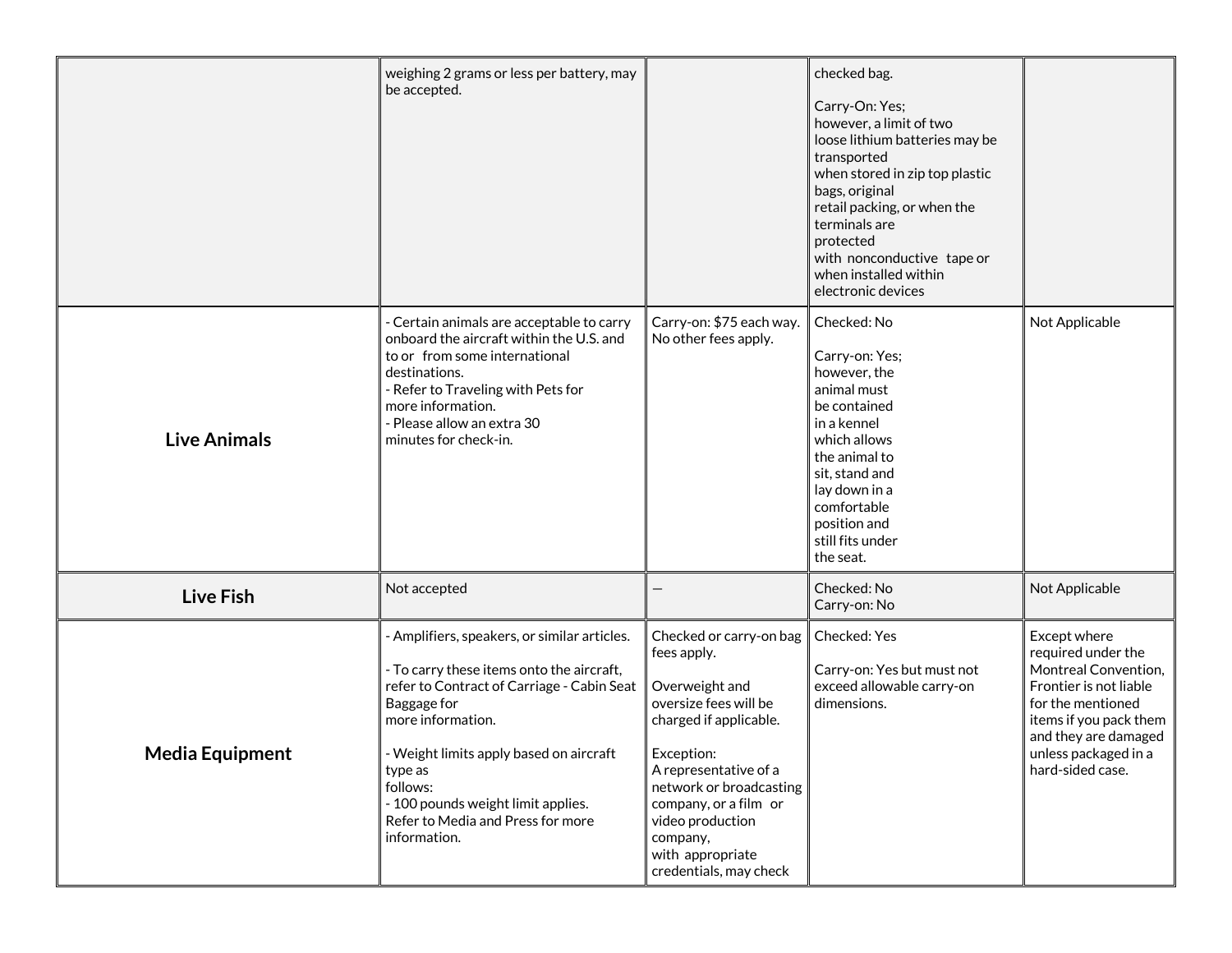|                                                   |                                                                                                                                                                                                                                                                                                                                                            | excess, oversize, and<br>overweight baggage or<br>other items for a flat fee<br>of USD 75 per item.          |                                                                                                                                                               |                                                                                                                                                                                                         |
|---------------------------------------------------|------------------------------------------------------------------------------------------------------------------------------------------------------------------------------------------------------------------------------------------------------------------------------------------------------------------------------------------------------------|--------------------------------------------------------------------------------------------------------------|---------------------------------------------------------------------------------------------------------------------------------------------------------------|---------------------------------------------------------------------------------------------------------------------------------------------------------------------------------------------------------|
| <b>Medical Devices and Medicine</b>               | Syringes, needles, medication<br>- CPAP, breast pumps, and respiratory<br>items etc.<br>- Medicines should be kept in your Carry-<br>On Bag and not in your checked luggage                                                                                                                                                                                | Exempt item, no fees<br>apply.                                                                               | Checked: Yes<br>Carry-on: Yes but must not<br>exceed allowable carry-on<br>dimensions.<br>Refer to www.tsa.gov for<br>permitted and prohibited items<br>list. |                                                                                                                                                                                                         |
| Musical Instruments - Small                       | - Musical instruments such as guitars,<br>violins, cymbals, etc.<br>- NOTE: We will not remove passenger<br>baggage to make room nor will<br>we provide special boarding. The musical<br>instrument must fit into available space<br>at time of boarding; otherwise, the item<br>will be gate checked and delivered to the<br>jet bridge at the next stop. | Checked and carry-on<br>bag fees apply.<br>Overweight and<br>oversize fees will be<br>charged if applicable. | Checked: Yes<br>Carry-on: Yes. A musical item<br>may exceed the carry-on baggage<br>dimensions as long as it fits into<br>the overhead bin.                   | Except where<br>required under the<br>Montreal Convention,<br>Frontier is not liable<br>for the mentioned<br>items if you pack them<br>and they are damaged<br>unless packaged in a<br>hard-sided case. |
| Musical Instruments - Large                       | - Large musical instruments such as<br>cellos, which will not fit into the overhead<br>bin may only be carried on board the<br>aircraft if a seat is purchased.<br>- Items that exceed 100 pounds will not<br>be accepted<br>Refer to the Contract of Carriage - Cabin<br>Seat Baggage for more information.                                               | Checked bag fees apply.<br>Overweight and<br>oversize fees will be<br>charged if applicable.                 | Checked: Yes<br>Carry-on: Yes, if a seat is<br>purchased.                                                                                                     | Except where<br>required under the<br>Montreal Convention,<br>Frontier is not liable<br>for the mentioned<br>items if you pack them<br>and they are damaged<br>unless packaged in a<br>hard-sided case. |
| <b>Organs or Tissue from</b><br>a Human or Animal | Not accepted.                                                                                                                                                                                                                                                                                                                                              |                                                                                                              | Checked: No<br>Carry-on: No                                                                                                                                   |                                                                                                                                                                                                         |
| <b>Oxygen Concentrator;</b><br>Portable (POC)     | - Approved brands of battery-powered<br>POCs are accepted for onboard use and<br>transport on Frontier flights.<br>- NOTE: Non-approved portable oxygen<br>concentrators may be accepted<br>for transport but may not be used<br>onboard.                                                                                                                  | Exempt item, no fees<br>apply.                                                                               | Checked: Yes<br>Carry-on: Yes but must not<br>exceed allowable carry-on<br>dimensions.                                                                        | Yes, unless packaged<br>in a hard-sided case.                                                                                                                                                           |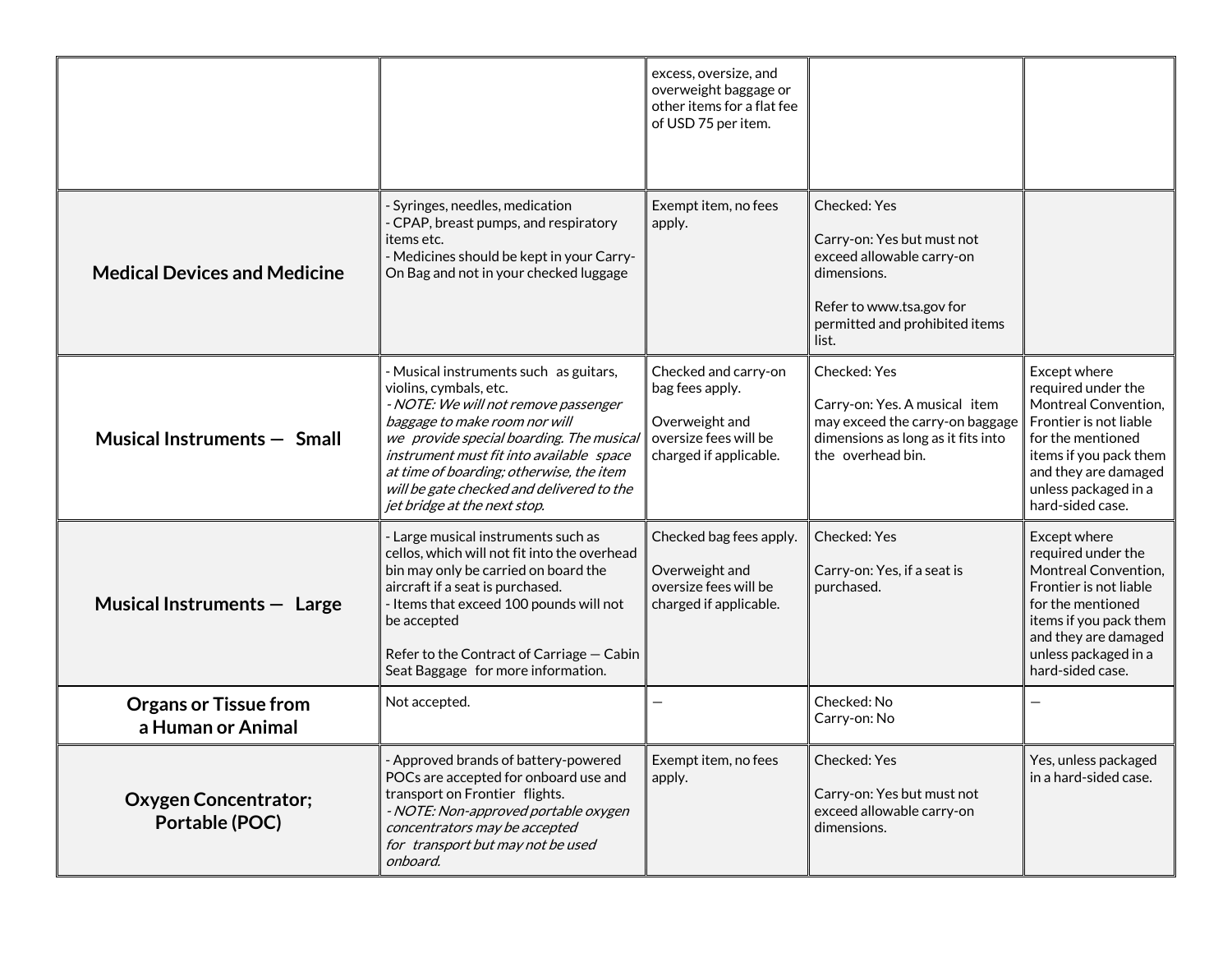|                          | - Refer to Lithium Batteries for more<br>information.                                                                                                                     |                                                                                                              |                                                                                                     |                                                                                                                                                                                                         |
|--------------------------|---------------------------------------------------------------------------------------------------------------------------------------------------------------------------|--------------------------------------------------------------------------------------------------------------|-----------------------------------------------------------------------------------------------------|---------------------------------------------------------------------------------------------------------------------------------------------------------------------------------------------------------|
| <b>Oxygen Generators</b> | Not accepted.                                                                                                                                                             |                                                                                                              | Checked: No<br>Carry-on: No                                                                         |                                                                                                                                                                                                         |
| Paint                    | - Not accepted. Includes, water and oil-<br>based paint, liquid, gel, or aerosol,<br>flammable and non-flammable paint,<br>turpentine, paint thinner, and spray paint.    |                                                                                                              | Checked: No<br>Carry-on: No                                                                         |                                                                                                                                                                                                         |
| <b>Paintball Guns</b>    | - Refer to Equipment and Firearms for<br>more information.                                                                                                                | Checked bag fees apply.<br>Overweight and<br>oversize fees will be<br>charged if applicable.                 | Checked: Yes<br>Carry-on: No<br>Refer to www.tsa.gov for<br>permitted and prohibited items<br>list. | Except where<br>required under the<br>Montreal Convention,<br>Frontier is not liable<br>for the mentioned<br>items if you pack them<br>and they are damaged<br>unless packaged in a<br>hard-sided case. |
| <b>Parachutes</b>        | Parachutes with or without an<br>Automatic Activation Device (AAD) are<br>accepted as checked baggage only.                                                               | Checked bag fees apply.<br>Overweight and<br>oversize fees will be<br>charged if applicable.                 | Checked: Yes<br>Carry-on: No                                                                        | Except where<br>required under the<br>Montreal Convention,<br>Frontier is not liable<br>for the mentioned<br>items if you pack them<br>and they are damaged<br>unless packaged in a<br>hard-sided case. |
| Perishables              | - Flowers, plants, food, medicine, and<br>similar articles are accepted for domestic<br>transport.<br>- Refer to Dry Ice (Carbon Dioxide,<br>solid) for more information. | Checked and carry-on<br>bag fees apply.<br>Overweight and<br>oversize fees will be<br>charged if applicable. | Checked: Yes<br>Carry-on: Yes but must not<br>exceed allowable carry-on<br>dimensions.              | Except where<br>required under the<br>Montreal Convention,<br>Frontier is not liable<br>for the mentioned<br>items if you pack them<br>and they are damaged<br>unless packaged in a<br>hard-sided case. |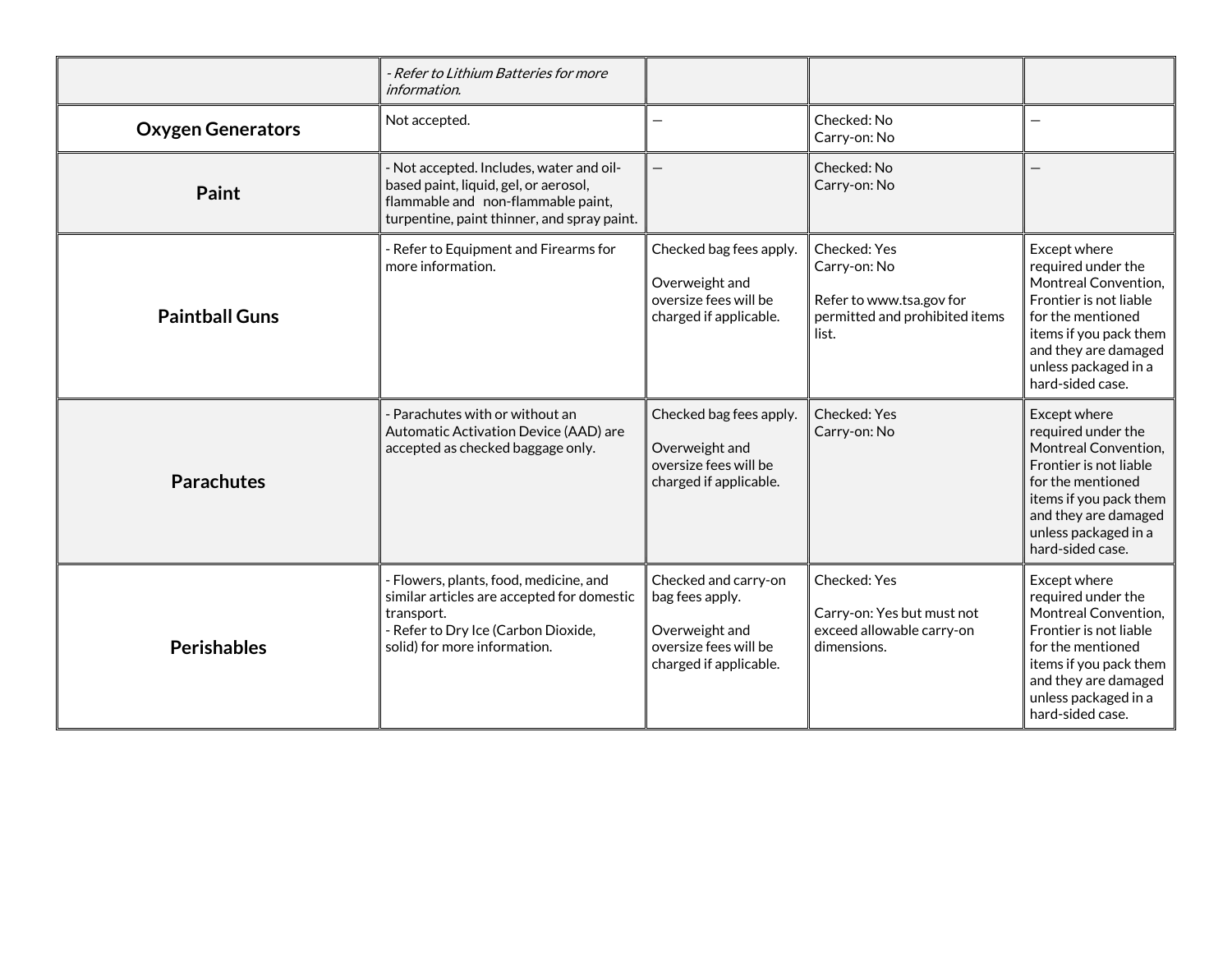| <b>Personal Electric Vehicles</b>   | Not accepted.<br>- These items are also known as<br>self-balancing scooters, electric<br>skateboards, drifting boards, rover<br>boards and hover boards.<br>- Lithium-Ion (Li-Ion) powered<br>personal electric vehicles are not<br>accepted for transport under any<br>circumstances.                                                                                                                     |                                                                                                              | Checked: - No<br>Carry-On: No                                                                                                                    | Not Applicable                                                                                                                                                                                          |
|-------------------------------------|------------------------------------------------------------------------------------------------------------------------------------------------------------------------------------------------------------------------------------------------------------------------------------------------------------------------------------------------------------------------------------------------------------|--------------------------------------------------------------------------------------------------------------|--------------------------------------------------------------------------------------------------------------------------------------------------|---------------------------------------------------------------------------------------------------------------------------------------------------------------------------------------------------------|
| <b>Poster Tubes</b>                 | Poster/document tubes.<br>NOTE: We will not remove passenger<br>baggage to make room nor will we<br>provide special boarding. The poster tube<br>must fit into available space at the time of<br>boarding:<br>otherwise, the item will be checked at the<br>gate and delivered to the jet-bridge at the<br>next stop.                                                                                      | Checked and carry-on<br>bag fees apply.<br>Overweight and<br>oversize fees will be<br>charged if applicable. | Checked: Yes<br>Carry-on: Yes.<br>A poster tube may exceed the<br>carry-on<br>baggage dimensions as long as it<br>fits<br>into the overhead bin. | Except where<br>required under the<br>Montreal Convention,<br>Frontier is not liable<br>for the mentioned<br>items if you pack them<br>and they are damaged<br>unless packaged in a<br>hard-sided case. |
| <b>Scuba Gear</b>                   | One bag which may include fins, mask,<br>knife, snorkel, regulator, safety vest,<br>spear gun, pressure gauge, tank harness,<br>empty scuba tank (with the regulator<br>valve completely removed).<br>- Knife and spear gun must be checked.<br>- Please allow an extra 30 minutes for<br>check-in.<br>NOTE: Smaller items such as fins, mask,<br>or snorkel may be packed within the<br>standard baggage. | Checked bag fees apply.<br>Overweight and<br>oversize fees will be<br>charged if applicable.                 | Checked: Yes<br>Carry-on: No                                                                                                                     | Except where<br>required under the<br>Montreal Convention,<br>Frontier is not liable<br>for the mentioned<br>items if you pack them<br>and they are damaged<br>unless packaged in a<br>hard-sided case. |
| <b>Segway Transporters</b>          | - Frontier accepts Segways powered by<br>Nickel-Metal Hydride (Ni-MH) batteries<br>as assistive devices only.<br>- Lithium-Ion (Li-Ion) powered Segways<br>are not accepted for transport under any<br>circumstances.<br>- Please allow an extra 30 minutes for<br>check-in.                                                                                                                               | Assistive devices are<br>exempt from all fees.                                                               | Checked: Yes<br>Carry-on: No                                                                                                                     |                                                                                                                                                                                                         |
| <b>Self-Heating Meals or Drinks</b> | Not accepted.                                                                                                                                                                                                                                                                                                                                                                                              |                                                                                                              | Checked: No<br>Carry-on: No                                                                                                                      | Not Applicable                                                                                                                                                                                          |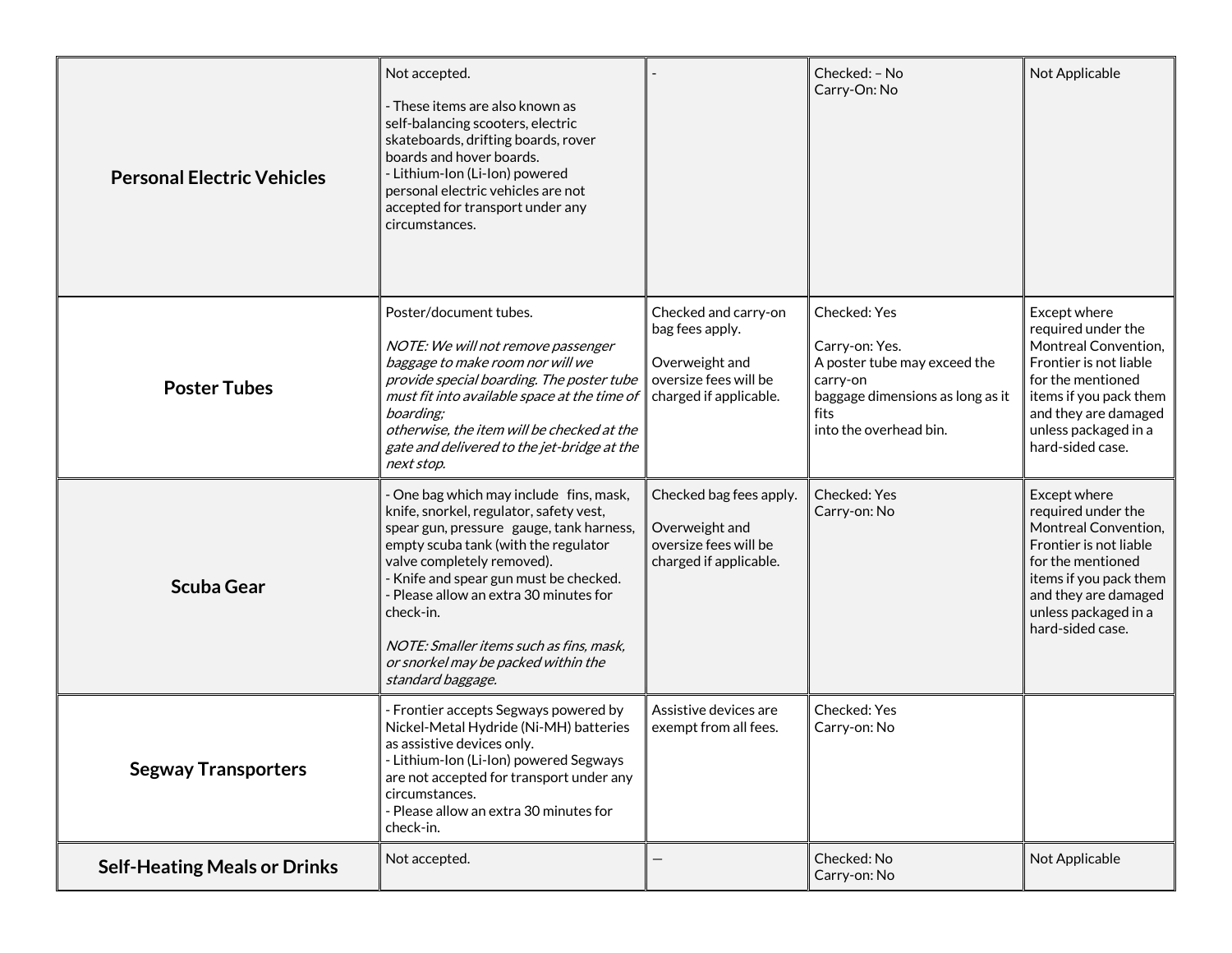| <b>Skates</b>                                                                    | Ice skates or roller skates.                                                                                                                                                                                                                                                                                                                                                                                                                                                                                                                                                                                          | Checked and carry-on<br>bag fees apply.<br>Overweight and<br>oversize fees will be<br>charged if applicable.                                                                                                           | Checked: Yes<br>Carry-on: Yes                                                                          | Except where<br>required under the<br>Montreal Convention,<br>Frontier is not liable<br>for the mentioned<br>items if you pack them<br>and they are damaged<br>unless packaged in a<br>hard-sided case. |
|----------------------------------------------------------------------------------|-----------------------------------------------------------------------------------------------------------------------------------------------------------------------------------------------------------------------------------------------------------------------------------------------------------------------------------------------------------------------------------------------------------------------------------------------------------------------------------------------------------------------------------------------------------------------------------------------------------------------|------------------------------------------------------------------------------------------------------------------------------------------------------------------------------------------------------------------------|--------------------------------------------------------------------------------------------------------|---------------------------------------------------------------------------------------------------------------------------------------------------------------------------------------------------------|
| <b>Skateboard</b>                                                                | Cannot accept skateboards with hazmat<br>stickers.                                                                                                                                                                                                                                                                                                                                                                                                                                                                                                                                                                    | Checked bag fees apply.<br>Overweight and<br>oversize fees will be<br>charged if applicable.                                                                                                                           | Checked: Yes<br>Carry-on: No                                                                           | Except where<br>required under the<br>Montreal Convention,<br>Frontier is not liable<br>for the mentioned<br>items if you pack them<br>and they are damaged<br>unless packaged in a<br>hard-sided case. |
| Ski Equipment $-$ snow and water                                                 | One item which may include skis, ski<br>poles, and ski boots. One pair of boots (in<br>a boot bag) may be checked separately<br>from the ski bag, but still count as one<br>item as long as the boot bag does not<br>exceed 25 pounds<br>- If the boot bag is more than 25 pounds,<br>it will be considered a second bag.<br>For example:<br>One ski bag and one pair of boots (less<br>than $25$ pounds) = one item<br>One piece of luggage, one ski bag and<br>one pair of boots = two items<br>One ski bag and one boot bag more than<br>25 pounds = two items<br>Please allow an extra 30 minutes for<br>check-in | Checked or carry-on bag<br>fees apply.<br>If the boot bag is over 25<br>pounds, it is charged as a<br>second bag.<br>Overweight charges<br>apply if item is 50<br>pounds or more.<br>Oversize charges do not<br>apply. | Checked: Yes<br>Carry-on: Yes for boots only but<br>must not exceed allowable carry-<br>on dimensions. | Except where<br>required under the<br>Montreal Convention,<br>Frontier is not liable<br>for the mentioned<br>items if you pack them<br>and they are damaged<br>unless packaged in a<br>hard-sided case. |
| <b>Sleep Apnea Continuous Positive</b><br><b>Airway Pressure (CPAP) Machines</b> | When the unit contains an oxygen<br>cylinder, the canister must be empty and<br>the regulator valve removed. Electrical<br>power is not available onboard the<br>aircraft.                                                                                                                                                                                                                                                                                                                                                                                                                                            | Exempt item, no fees<br>apply.                                                                                                                                                                                         | Checked: Yes<br>Carry-on: Yes but must not<br>exceed allowable carry-on<br>dimensions.                 |                                                                                                                                                                                                         |
| Snowboard                                                                        | One item which may include one<br>snowboard, one set of bindings, and one<br>pair of boots. One pair of boots (in a boot<br>bag) may be checked separately from the<br>snowboard, but still count as one item as                                                                                                                                                                                                                                                                                                                                                                                                      | Checked or carry-on bag<br>fees apply.                                                                                                                                                                                 | Checked: Yes<br>Carry-on: Yes for boots only but<br>must not exceed allowable carry-<br>on dimensions. | Except where<br>required under the<br>Montreal Convention,<br>Frontier is not liable<br>for the mentioned                                                                                               |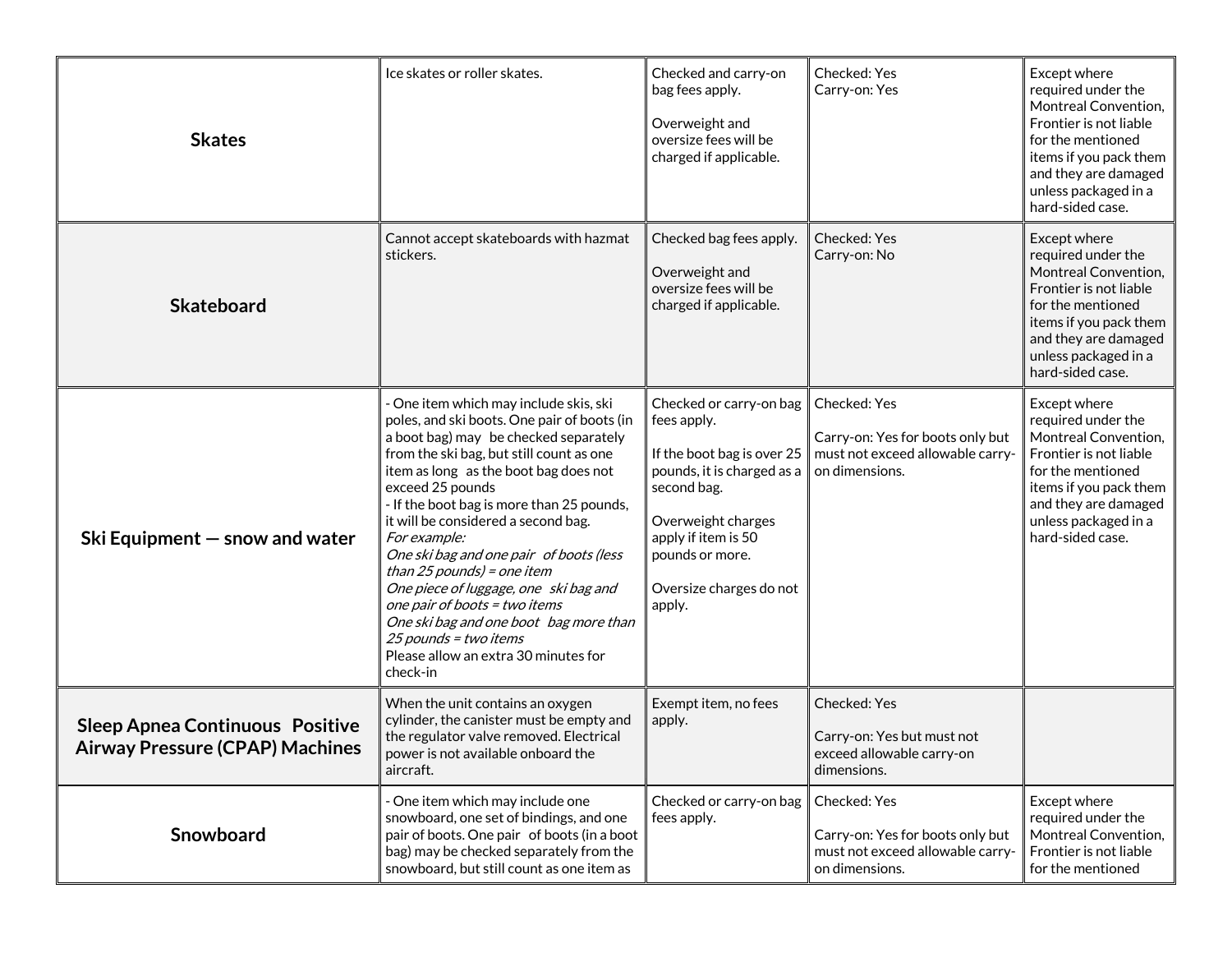|                                                          | long as the boot bag does not exceed 25<br>pounds<br>- If the boot bag is more than 25 pounds,<br>it will be considered a second bag.<br>For example:<br>One snowboard bag and one pair of boots<br>= one item<br>One piece of luggage, one snowboard and<br>one pair of boots = two items<br>One snowboard and one boot bag over 25<br>pounds = two items<br>Please allow an extra 30 minutes for<br>check-in.                                | If the boot bag is over 25<br>pounds, it is charged as a<br>second bag.<br>Overweight charges<br>apply if item is 50<br>pounds or more.<br>Oversize charges do not<br>apply. |                                                                                                                                                                      | items if you pack them<br>and they are damaged<br>unless packaged in a<br>hard-sided case.                                                                                                              |
|----------------------------------------------------------|------------------------------------------------------------------------------------------------------------------------------------------------------------------------------------------------------------------------------------------------------------------------------------------------------------------------------------------------------------------------------------------------------------------------------------------------|------------------------------------------------------------------------------------------------------------------------------------------------------------------------------|----------------------------------------------------------------------------------------------------------------------------------------------------------------------|---------------------------------------------------------------------------------------------------------------------------------------------------------------------------------------------------------|
| Sporting/Recreational Equipment -<br><b>Small</b>        | - Equipment that is carried onto the<br>plane must either be small enough to<br>meet carry-on dimensions or breakdown<br>and be packaged in one item to fit<br>completely within our carry-on<br>dimensions.<br>- NOTE: We will not remove passenger<br>baggage to make room, nor will we<br>provide special boarding. The equipment<br>must fit into available space at the time of<br>boarding; otherwise, the item will be gate<br>checked. | Checked and carry-on<br>bag fees apply.<br>Overweight and<br>oversize fees will be<br>charged if applicable.                                                                 | Checked: Yes<br>Carry-on: No                                                                                                                                         |                                                                                                                                                                                                         |
| Sporting/Recreational Equipment -<br>Large               | Large equipment such as Lacrosse sticks,<br>skateboards, oars, paddles javelins, may<br>not carried on board the aircraft.                                                                                                                                                                                                                                                                                                                     | Checked bag fees apply.<br>Overweight and<br>oversize fees will be<br>charged if applicable.                                                                                 | Checked: Yes<br>Carry-on: No<br>Refer to www.tsa.gov for<br>permitted and prohibited items<br>list.                                                                  | Except where<br>required under the<br>Montreal Convention,<br>Frontier is not liable<br>for the mentioned<br>items if you pack them<br>and they are damaged<br>unless packaged in a<br>hard-sided case. |
| <b>Sporting or Recreational Equipment</b><br>- Exception | - Tennis Rackets, Fishing Poles<br>- NOTE: We will not remove passenger<br>baggage to make room<br>nor will we provide special boarding. The<br>tennis racket must fit into<br>available space at the time of boarding;<br>otherwise, the item will be checked at the<br>gate and delivered to the                                                                                                                                             | Checked and carry-on<br>bag fees apply.<br>Overweight and<br>oversize fees will be<br>charged if applicable.                                                                 | Checked: Yes<br>Carry-on: Yes.<br>The tennis racket or<br>fishing pole may exceed the<br>carry-on baggage dimensions as<br>long as it fits into the overhead<br>bin. | Except where<br>required under the<br>Montreal Convention,<br>Frontier is not liable<br>for the mentioned<br>items if you pack them<br>and they are damaged<br>unless packaged in a<br>hard-sided case. |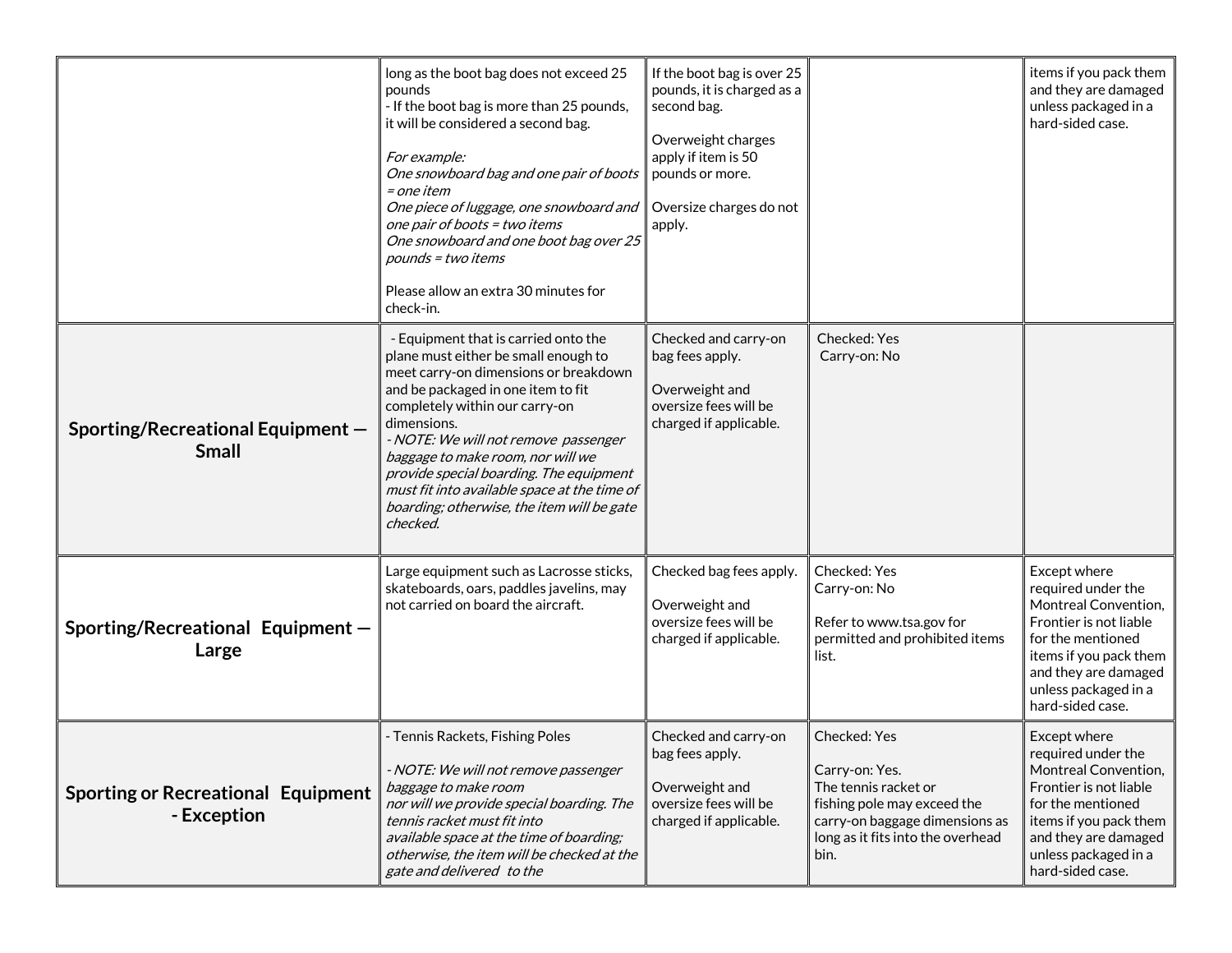|                                    | jet-bridge at the next stop.                                                                                                                                                                                                                                                                              |                                                                                              |                                                                                                     |                                                                                                                                                                                                         |
|------------------------------------|-----------------------------------------------------------------------------------------------------------------------------------------------------------------------------------------------------------------------------------------------------------------------------------------------------------|----------------------------------------------------------------------------------------------|-----------------------------------------------------------------------------------------------------|---------------------------------------------------------------------------------------------------------------------------------------------------------------------------------------------------------|
| <b>Strollers</b>                   | Child mobility devices.                                                                                                                                                                                                                                                                                   | Exempt item, no charges<br>apply.                                                            | Checked: Yes<br>Carry-on: Yes                                                                       | Except where<br>required under the<br>Montreal Convention,<br>Frontier is not liable<br>for the mentioned<br>items if you pack them<br>and they are damaged<br>unless packaged in a<br>hard-sided case. |
| <b>Styrofoam Containers</b>        | Styrofoam coolers and food containers<br>without dry ice may be carried onboard<br>the aircraft; but not checked.                                                                                                                                                                                         |                                                                                              | Checked: No<br>Carry-on: Yes, but must not<br>exceed allowable carry-on<br>dimensions               | Not Applicable                                                                                                                                                                                          |
| Surfboards, Wave Skis, Kite Boards | One item includes one surfboard, one<br>wave ski, or one kite board. The skeg fin<br>must be encased in protective material.<br>- Items which exceed 99.9 pounds will not<br>be accepted.<br>- Items which exceed 15 feet will not be<br>accepted.<br>- Please allow an extra 30 minutes for<br>check-in. | Checked bag fees apply.<br>Overweight and<br>oversize fees will be<br>charged if applicable. | Checked: Yes<br>Carry-on: No                                                                        | Except where<br>required under the<br>Montreal Convention,<br>Frontier is not liable<br>for the mentioned<br>items if you pack them<br>and they are damaged<br>unless packaged in a<br>hard-sided case. |
| <b>Tools</b>                       | Knives, scissors, wine openers, screw<br>drivers, multi-purpose tools, etc.<br>- May only be transported in checked<br>baggage.                                                                                                                                                                           | Checked bag fees apply.<br>Overweight and<br>oversize fees will be<br>charged if applicable. | Checked: Yes<br>Carry-on: No<br>Refer to www.tsa.gov for<br>permitted and prohibited items<br>list. | Except where<br>required under the<br>Montreal Convention,<br>Frontier is not liable<br>for the mentioned<br>items if you pack them<br>and they are damaged<br>unless packaged in a<br>hard-sided case. |
| <b>Ventilator or Respirator</b>    | - Ventilators or respirators may be<br>checked or carried onboard.                                                                                                                                                                                                                                        | Exempt item, no<br>charges apply.                                                            | Checked: Yes                                                                                        | Except where<br>required under the                                                                                                                                                                      |